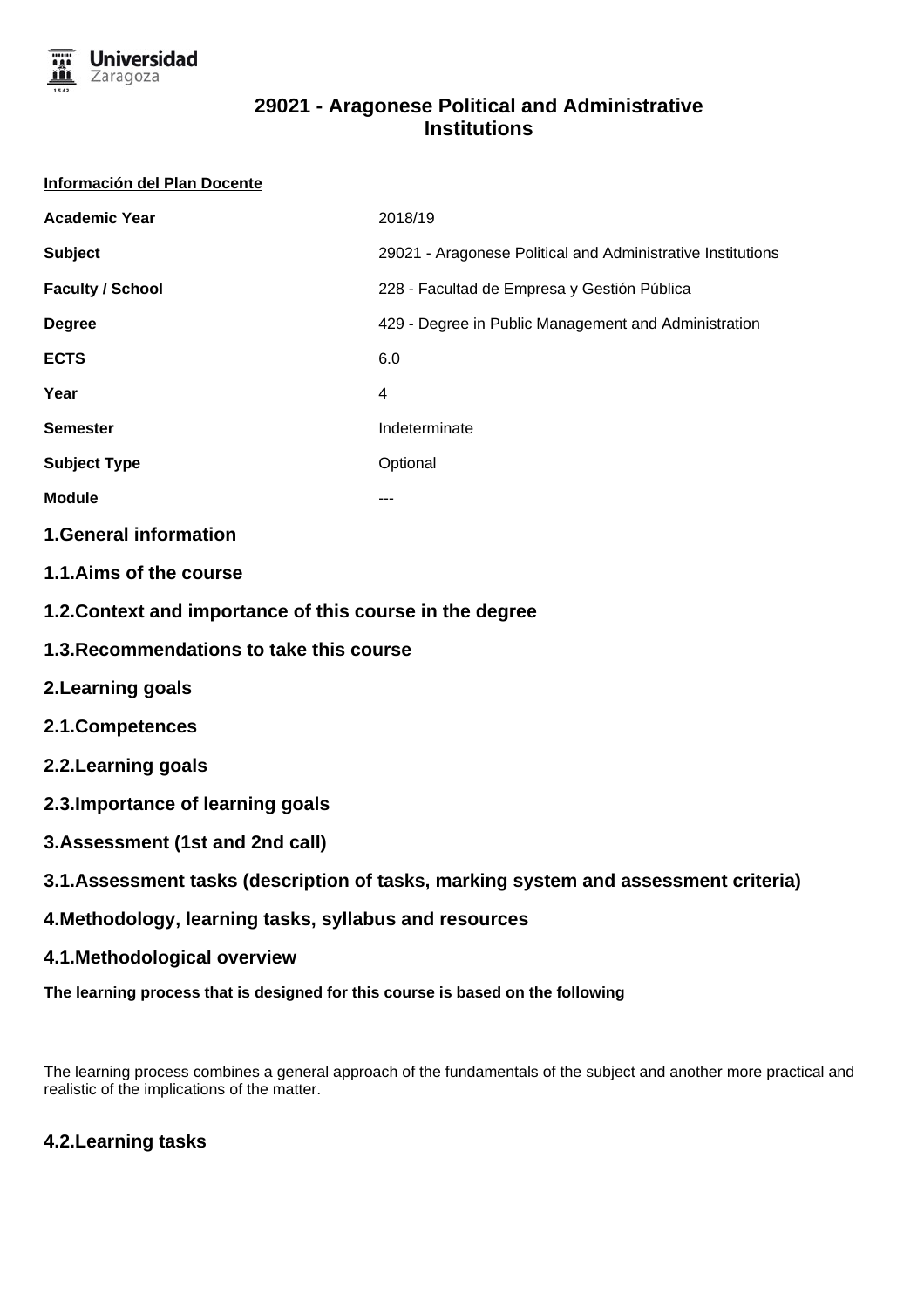

## **29021 - Aragonese Political and Administrative Institutions**

The program that the student is offered to help him to achieve the expected results includes the following activities ...

1) Lectures: They consist of the exhibition lectures by the teacher, encouraging student participation. Its purpose is to convey the concepts of the subject in a clear, systematic, concise and entertaining way. It also aims to arouse interest in the subject and motivate students in their individual study. The teacher will explain the legal concepts, institutions and principles of the program of the subject. That explanation is not exclusively theoretical or conceptual, but will emphasize the practical use of knowledge transmitted. It thus seeks to promote critical thinking and attitude to the law. It is proposed that the lecture is in a more conversational space in which not only exposes the teacher, but also questions, doubts are resolved and eventually discuss and debate.

2) Practical activities. The teacher will provide students with practical activities through the virtual platform of the subject.

### **4.3.Syllabus**

Lesson 1. **The Constitution of the State as a framework of the Aragonese autonomy process.**

- Lesson 2. **The Aragonese regional process and the development of the Statute of Autonomy.**
- Lesson 3. **The Statute of Autonomy as a basic institutional norm. Reform procedure.**
- Lesson 4. **The general principles of the Statute.**
- Lesson 5. **Statutory rights and freedoms of Aragon. Guarantees.**
- Lesson 6. **The electoral system of Aragon and forms of direct participation.**
- Lesson 7. **The Parliament of Aragon.**
- Lesson 8. **The President and the Government of Aragon.**
- Lesson 9. **The Justice of Aragon. Other statutory institutions.**
- Lesson 10. **The powers of the Autonomous Community of Aragon.**
- Lesson 11. **The Administration of the Autonomous Community of Aragon.**
- Lesson 12. **Territorial organization of the Autonomous Community. Local Administration.**
- Lesson 13. **Regional Civil Service: regional regulations on Civil Service.**
- Lesson 14. **Heritage of Public Administration of Aragon.**